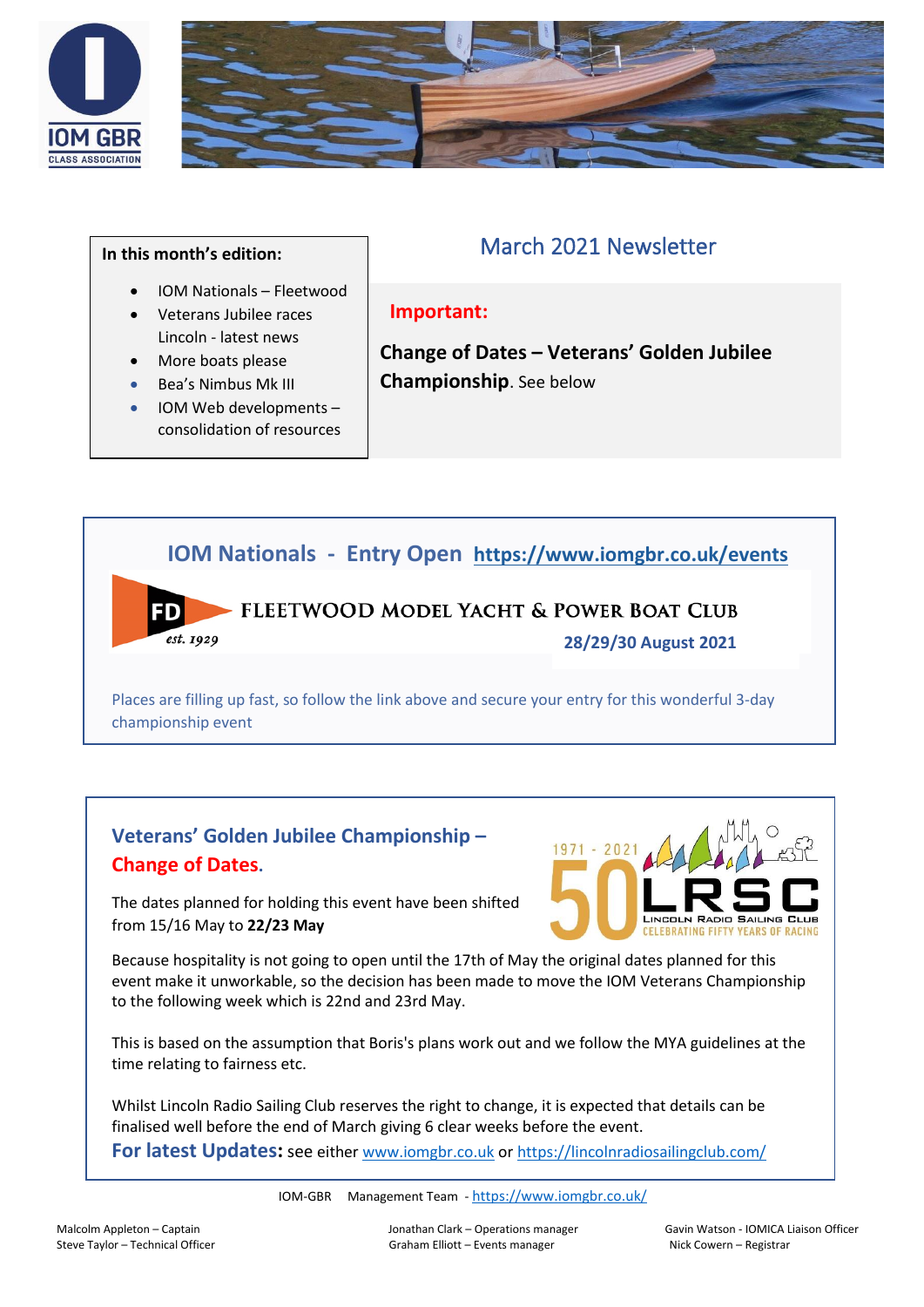



**More boats please** ...... as competitive radio sailors we are accustomed to the challenges of competition, the disappointment of missing our goals and the flush of winning our first race.

On lookers and passers-by are easily engaged in conversation about the fun and games we are having. Then comes the awful question – where can I buy one?

What do you say? "If you want a new one, order one from a builder and be aware there is long waiting list. ....or you could look on the iom gbr or MYA web site for a used one. Because of the demand they sell very quickly. Or talk to a member of the club local to where you live.

Either way it's not easy so…there we go, another potential IOM sailor probably lost.

As a class, we have a challenge we need to address now, not next year, not sometime in the future, now. We need to sort out the chronic shortage of boats, new and second hand in the supply chain. As it is we are

- choking IOM Class growth
- forcing aspiring radio sailors to find another class of boat to sail or worse still, another hobby.
- undermining the hard work that is being done by the many volunteers with a love of IOM sailing.

What are our options:

- Do nothing and let nature takes its course.
- Believe someone will sort it out if you send me their address, I'll go see someone!
- Order a new boat and sit around atrophying for 18 months, only to find that when it arrives you then have to find some sails and a radio before you can use it.
- Stop talking and do something about the problem.

### **Let's do something....you can all help:**

The starting point:

- Did you know we have registered more than 4600 IOM boats registered in the UK that means there are a lot of boats in lofts, garages and who knows where, all wanting to see the light of day again, and get their fins and keel bulbs wet.  $\odot$
- So, let's get these boats out evict the spiders, dust them off and if you don't need them put them up for sale. Then, those currently without boats, can join in sooner, rather than later.

To help you pass on your old pride and joy, we have constructed a **'for sale and wanted'** page here on the iomgbr website specifically to link buyers and sellers for trading boats and IOM parts. Visit: <https://www.iomgbr.co.uk/forsaleandwanted>

If you are looking for a boat, then please post a wanted ad on the web site with some idea of what you want and your budget.

IOM-GBR Management Team - <https://www.iomgbr.co.uk/>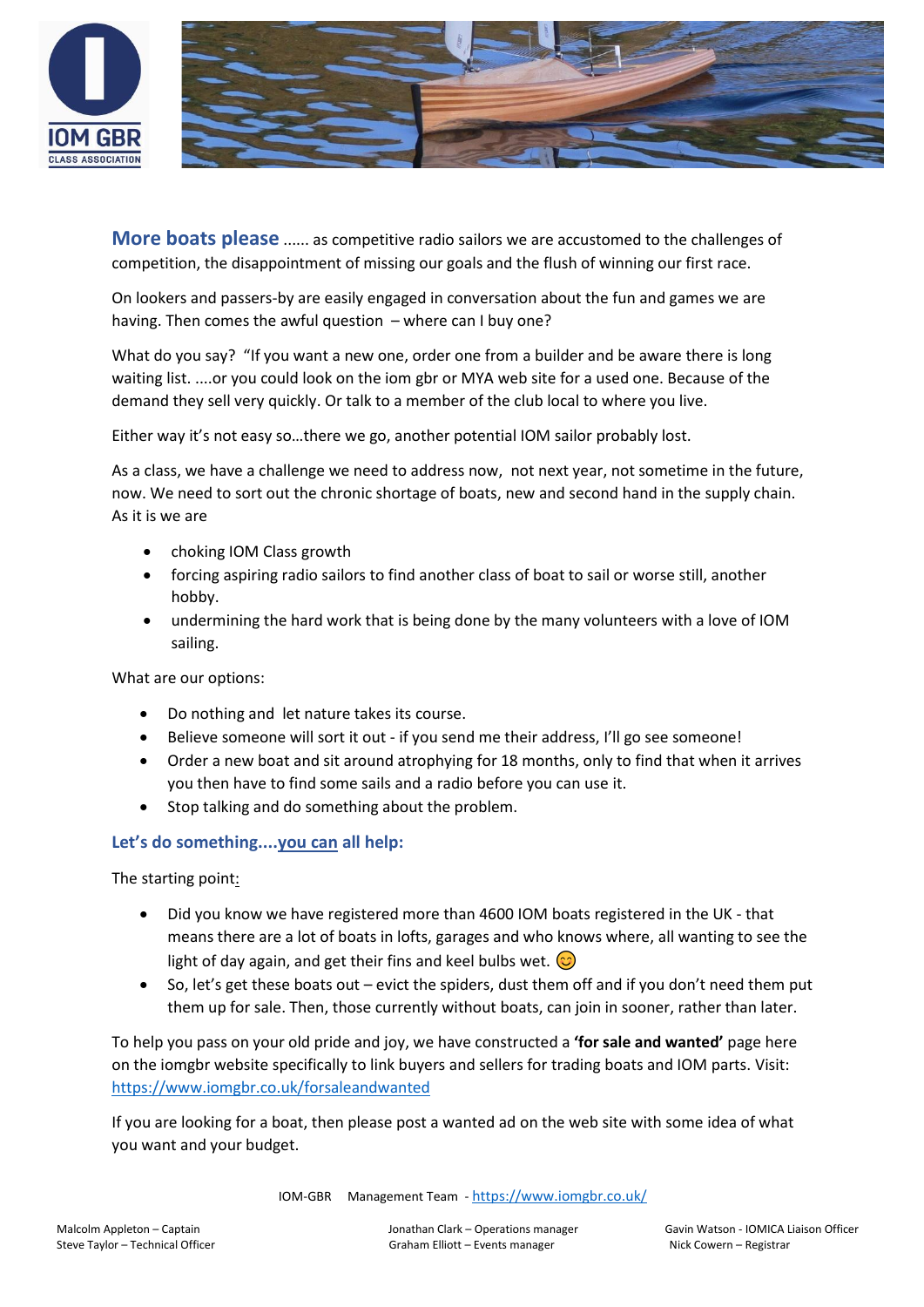



You will have to register to do this but crucially it is open to everyone, regardless of whether or not you belong to a club, MYA or the IOM Class Association. The facility is currently our best effort, but if it proves difficult to use please let me know so we can improve its user friendliness.

Later this month, some 'help' features will be added to the web site to assist prospective buyers and sellers. In the meantime ask or seek assistance from your local club which you find by clicking the link here:<https://www.iomgbr.co.uk/home>

We are developing a plan to engage with to engage the supply chain of new boats and equipment. This is an area where you as members can help by keep pestering the suppliers to expand their production facilities. Every little helps.

## **Bea's Nimbus Mk III**

Bea is a year 9 student at the Micheal Hall Steiner School in Forest Row. Steiner's Philosophy of education is based on the idea that a child's moral, spiritual, and creative sides need as much attention as their intellect. He strongly believed in the idea of developing the whole person.

Bea started sailing at 5 years old, and has progressed to become a member of the National Optimist sailing squad and wanted to build an Optimist as part of her CDT course work. Meeting some resistance to this idea on account of scale, she determined to build a boat anyway.

Not to be put off by the challenge of doing this by wellmeaning adults who could envisage the difficulties, she arrived home one day with a set of plans and some wood, to build a Nimbus MKIII.

A few days later after much toil and puzzling over plans things started to take shape.



Constructed out finest mahogany...only the best wood for a Bantock boat.

IOM-GBR Management Team - <https://www.iomgbr.co.uk/>